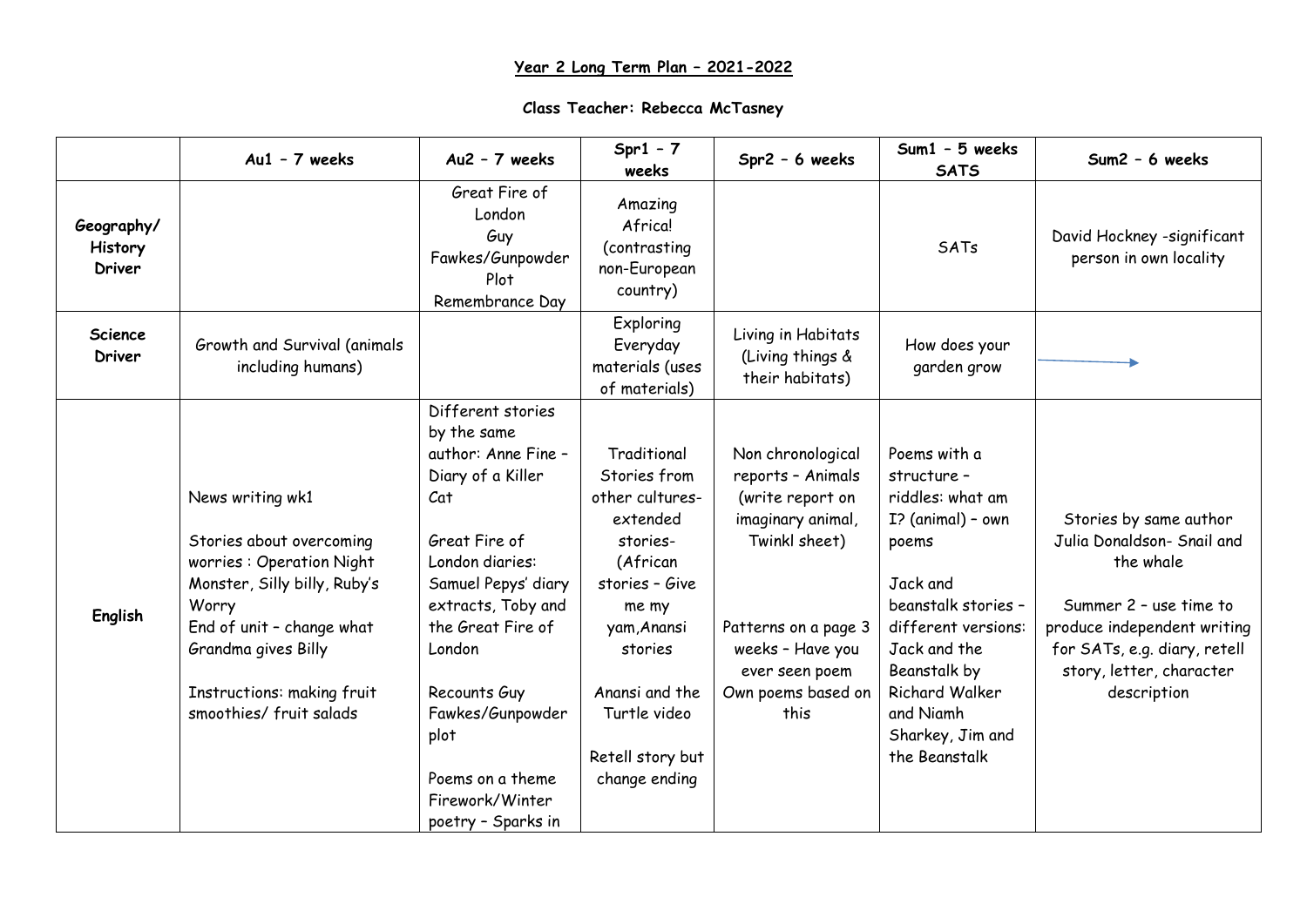|                    |                                                      | the Sky, Countdown<br>poem              |                                                   |                                                                                    |                                                                      |                                                  |
|--------------------|------------------------------------------------------|-----------------------------------------|---------------------------------------------------|------------------------------------------------------------------------------------|----------------------------------------------------------------------|--------------------------------------------------|
|                    |                                                      |                                         |                                                   |                                                                                    |                                                                      |                                                  |
| <b>Class Books</b> | Stories About Worries<br>Picture Books about Animals |                                         |                                                   |                                                                                    |                                                                      |                                                  |
| Maths              | Place value<br>Number: addition/subtraction          | Money<br>Multiplication and<br>Division | Multiplication &<br><b>Division</b><br>Statistics | Properties of shape<br>Fractions<br>Length & height                                | Position/Direction<br>Problem solving &<br>efficient methods<br>Time | Mass/Capacity/Temperatur<br>P.<br>Investigations |
| <b>DT</b>          | Fruit/Vegetable<br>kebabs/Smoothies                  |                                         |                                                   | Explore & use<br>mechanisms<br>(levers, wheels, axes)<br>Vehicles for<br>explorers |                                                                      |                                                  |